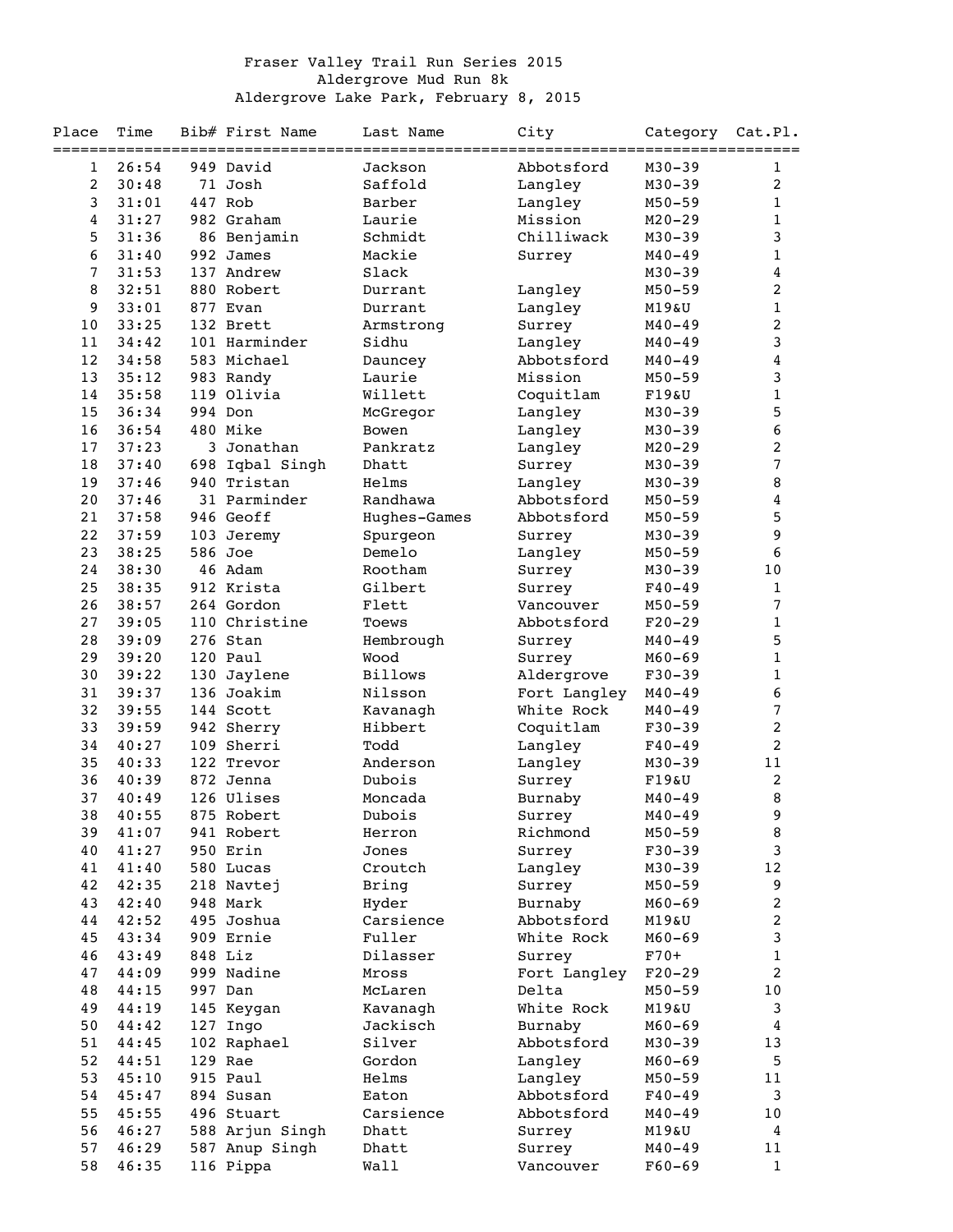| 59  | 46:49 |     | 589 Gurman Singh         | Dhatt          | Surrey     | M19&U      | 5                       |
|-----|-------|-----|--------------------------|----------------|------------|------------|-------------------------|
| 60  | 46:58 |     | 349 Cathie               | Bachand        | Surrey     | $F50 - 59$ | $1\,$                   |
| 61  | 47:20 |     | 945 Michael              | Honing         | Surrey     | $M50 - 59$ | $12$                    |
| 62  | 47:57 |     | 135 Devinder Kaur        | Dhatt          | Surrey     | $F30 - 39$ | $\overline{4}$          |
| 63  | 48:01 |     | 133 Brian                | Parkinson      | Langley    | $M70+$     | $\mathbf 1$             |
| 64  | 48:02 |     | 117 Janice               | Walsh          | Surrey     | $F50 - 59$ | $\overline{2}$          |
| 65  | 48:10 |     | 131 Rob                  | Mays           | Langley    | $M50 - 59$ | 13                      |
| 66  | 48:10 |     | 332 Dave                 | Palmer         | Langley    | $M60 - 69$ | 6                       |
| 67  | 48:21 |     | 104 Sheila               | Symchuk-Brown  | White Rock | $F60-69$   | $\overline{2}$          |
| 68  | 48:49 |     | 354 Neil                 |                |            |            | 14                      |
|     |       |     |                          | Schasny        | Langley    | $M30 - 39$ |                         |
| 69  | 49:19 |     | 308 Jadyn                | Ansell         | Abbotsford | F19&U      | $\mathbf{3}$            |
| 70  | 49:38 |     | 382 Lindsay              | Velasco        | Langley    |            |                         |
| 71  | 49:50 |     | 988 Suzy                 | Leith          | Delta      | $F50 - 59$ | 3                       |
| 72  | 49:56 |     | 310 Jasbir               | Atwal          | Delta      | $F50 - 59$ | $\overline{4}$          |
| 73  | 50:15 |     | 4 Alan                   | Pearse         | Surrey     | $M50 - 59$ | 14                      |
| 74  | 50:17 |     | 125 Gerard               | Horau          | Surrey     | $M50 - 59$ | 15                      |
| 75  | 50:20 |     | 128 Jenny                | <b>Barnes</b>  | Langley    | $F40 - 49$ | $\overline{4}$          |
| 76  | 50:30 |     | 581 Patrick              | Curtes         | Langley    | $M40 - 49$ | 12                      |
| 77  | 50:32 |     | 475 Dakota               | Klassen        | Abbotsford | $M20 - 29$ | $\mathsf{3}$            |
| 78  | 50:51 |     | 981 Aaron                | Laurie         | Abbotsford | $M30 - 39$ | 15                      |
| 79  | 50:54 |     | 448 Caroline             | Bentley        | Surrey     | $F40 - 49$ | 5                       |
| 80  | 51:27 |     | 449 Brittany             | Berger         | Surrey     | $F20-29$   | 3                       |
| 81  | 51:27 |     | 450 Jeff                 | Berger         | Surrey     | $M20 - 29$ | $\overline{\mathbf{4}}$ |
| 82  | 51:39 | 79  | Patti                    | Schamber       | Langley    | $F50 - 59$ | 5                       |
| 83  | 51:52 |     | 953 Barbara              | Kawasaki       | Surrey     | $F60 - 69$ | 3                       |
| 84  | 51:55 |     | 954 John                 | Kelly          | Langley    | $M70+$     | $\overline{c}$          |
| 85  | 52:03 |     | 944 Lynda                | Honing         | Surrey     | $F50 - 59$ | $\boldsymbol{6}$        |
| 86  | 52:14 |     | 111 Paula                | Turrie         |            | $F40 - 49$ | $\boldsymbol{6}$        |
|     |       |     |                          |                | Surrey     |            |                         |
| 87  | 52:15 |     | 140 Jeremy               | Deane          | Langley    | $M40 - 49$ | 13                      |
| 88  | 52:29 |     | 494 Shelley              | Cameron        | Langley    | $F50 - 59$ | $\sqrt{ }$              |
| 89  | 52:31 |     | 491 Roxane               | <b>Brown</b>   | Abbotsford | $F50 - 59$ | $\, 8$                  |
| 90  | 52:31 |     | 121 Kelly                | Zembik         | Abbotsford | $F40 - 49$ | $\sqrt{ }$              |
| 91  | 52:39 |     | 24 Brenda                | Philip         | Langley    | $F50 - 59$ | $\boldsymbol{9}$        |
| 92  | 53:09 |     | 951 Heather              | Jones          | White Rock | $F30-39$   | 5                       |
| 93  | 53:30 |     | 995 Millie               | McKinnon       | Langley    | $F50 - 59$ | $10$                    |
| 94  | 53:35 |     | 576 Rhonda               | Cochrane       | Abbotsford | $F50 - 59$ | 11                      |
| 95  | 53:35 |     | 943 Kobie                | Hildebrand     | Abbotsford | $M40 - 49$ | 14                      |
| 96  | 53:45 |     | 114 Sonya                | Vanderwel      | Delta      | $F40 - 49$ | $\, 8$                  |
| 97  | 53:58 |     | 446 Nick                 | Balston        | Surrey     | $M50 - 59$ | 16                      |
| 98  | 54:16 |     | 985 Erin                 | Lee            | Richmond   | $F40 - 49$ | 9                       |
| 99  | 54:24 |     | 56 Tracy                 | Russell        | Surrey     | $F30-39$   | 6                       |
| 100 | 54:57 | 818 | Jujhar Singh             | Dhatt          | Surrey     | M19&U      | $6\,$                   |
| 101 | 55:22 |     | 585 Miriam               | Davies         | Surrey     | $F50 - 59$ | 12                      |
| 102 | 55:31 |     | 63 Christine             | Ryan           | Surrey     | $F30-39$   | $\overline{7}$          |
| 103 | 55:31 |     | 214 Steve                | Ryan           | Surrey     | $M30 - 39$ | 16                      |
| 104 | 55:34 |     | 138 Inga                 | Bourke         | Langley    | $F60-69$   | 4                       |
| 105 | 55:58 |     | 298 William              | George         | Abbotsford | $M70+$     | 3                       |
| 106 | 56:03 |     | 959 Amy                  | Kristoffersson | Port Moody | $F20-29$   | $\overline{\mathbf{4}}$ |
| 107 | 56:15 |     | 124 Danielle             | Burbridge      | Abbotsford | $F30-39$   | $\, 8$                  |
|     |       |     | 500 Elizabeth            | Clarke         | White Rock |            | 9                       |
| 108 | 56:30 |     |                          |                |            | $F30-39$   |                         |
| 109 | 56:30 |     | 898 Tracey               | Falconer       | Surrey     | $F50 - 59$ | 13                      |
| 110 | 57:01 |     | 896 Georgena             | Evans          | White Rock | $F70+$     | 2                       |
| 111 | 57:23 |     | 960 Bryce                | Kurtenacker    | Surrey     | M19&U      | $\overline{7}$          |
| 112 | 57:29 |     | 972 Michelle             | Kurtenacker    | Surrey     | $F40 - 49$ | 10                      |
| 113 | 57:34 |     | 499 Brittany             | Chalmers       | Langley    | $F20-29$   | 5                       |
| 114 | 57:58 |     | 492 Leanna               | <b>Butorac</b> | Surrey     | $F40 - 49$ | 11                      |
| 115 | 58:30 |     | 797 Jasvinder Kaur Dhatt |                | Surrey     | $F30-39$   | 10                      |
| 116 | 59:03 |     | 607 Courtney             | Moran          | Langley    | $F20-29$   | 6                       |
| 117 | 59:12 |     | 258 Donna                | Enos           | Surrey     | $F50 - 59$ | 14                      |
| 118 | 60:39 |     | 488 Josie                | Brown          | Abbotsford | F19&U      | $\overline{4}$          |
| 119 | 60:39 |     | 893 Kate                 | Eaton          | Abbotsford | F19&U      | 5                       |
| 120 | 62:29 |     | 582 Rob                  | Daniel         | Burnaby    | $M70+$     | $\boldsymbol{4}$        |
| 121 | 64:15 |     | 142 Sinead               | Wilson         | Langley    | $F30-39$   | 11                      |
| 122 | 65:50 |     | 493 Michelle             | Cameron        | Richmond   | $F40 - 49$ | 12                      |
| 123 | 66:40 |     | 141 Rachelle             | Ollerenshaw    | Langley    | $F40 - 49$ | 13                      |
|     |       |     |                          |                |            |            |                         |